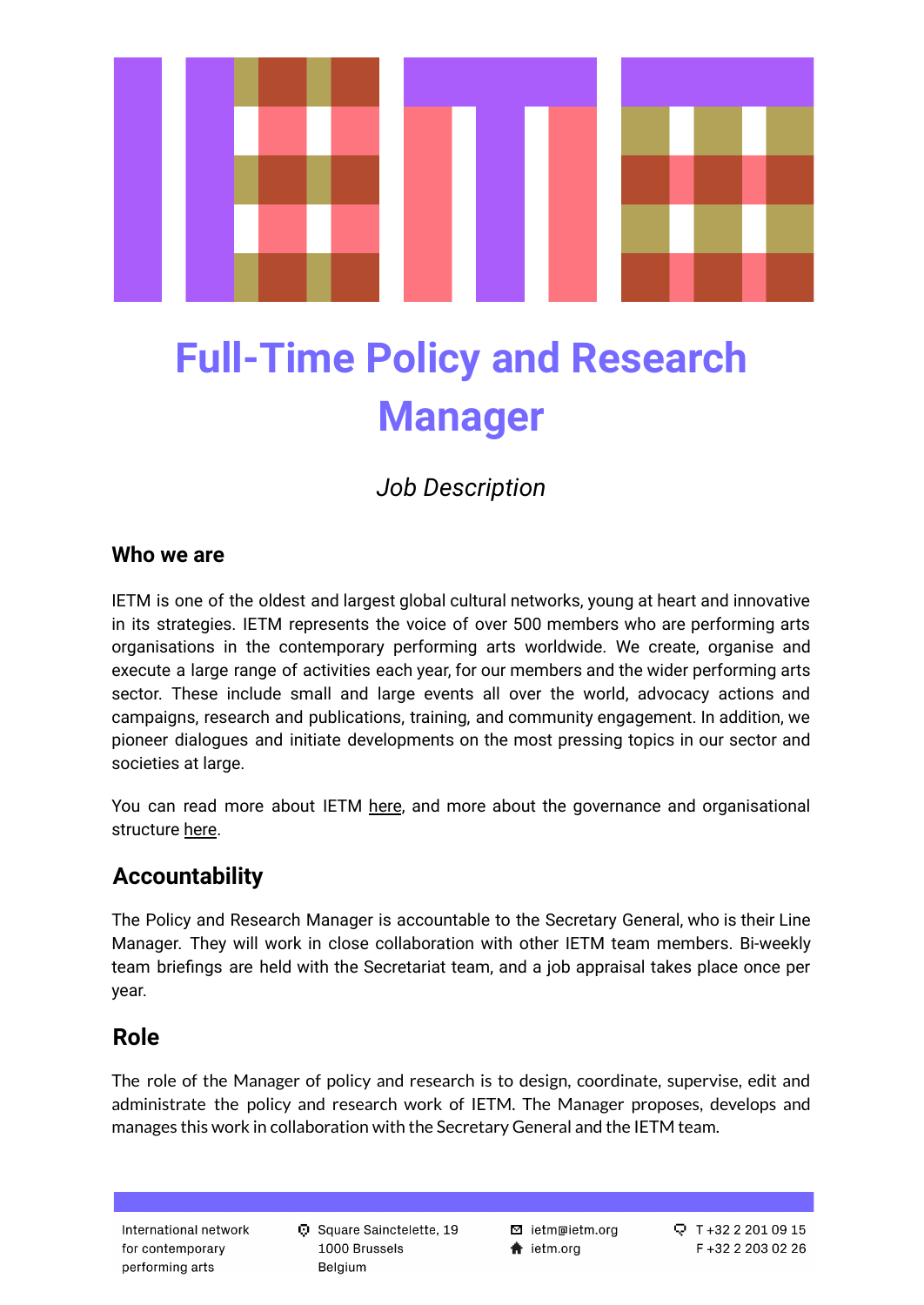Below is a list of the tasks this can entail:

#### **Policy and Advocacy**

- Follow EU cultural policy development with a specific emphasis on programmes and agendas which affect the performing arts at large and be proactive in identifying opportunities and initiatives which can strengthen the position of the performing arts
- Follow-up and analyse EU documents related to culture (EC communications, European Parliament reports, roadmaps, resolutions, research papers, etc).
- Stay up-to-date with national cultural policies and global policy cooperation which affect the performing arts
- Update the Secretary General on the policy trends and issues and decide together on possible actions / strategies
- Draft policy/position papers and design content of advocacy campaigns in collaboration with IETM´s communication team; draft and send amendments; meet right stakeholders for advancing IETM policy interests
- Manage and lead IETM 's feedback towards third parties in terms of policy and research (such as EU cultural programmes, EU parliamentary actions and research)
- Attend conferences / round-tables / meetings organised by third parties on the topic of cultural policy
- Liaise with other cultural networks
- Inform IETM members on the most important news in the field of EU cultural policies

#### **Research**

- Initiate research and publication topics which are of relevance to IETM
- Identify, recruit, coordinate and edit the work of external authors of IETM publications
- Keep track of and collect external publications released in the field of performing arts and disseminate to its members
- Initiate, write and edit IETM's own research conducted via membership surveys or via evidence collected through analysis of current trends and topics in the field of performing arts
- Work with communication team in designing campaigns for dissemination of IETM´s research and publications

#### **Other tasks**

- Take part as a team member and in collaboration with local organisers in IETM meetings and activities
- Take part in conceiving meeting topics and trainings in accordance to members needs and priorities of IETM´s on-going projects
- Undertake any other reasonable duties that may be determined by the Secretary General from time to time.

C Square Sainctelette, 19 1000 Brussels Belgium

⊠ ietm@ietm.org  $\bigstar$  ietm.org

Q T+32 2 201 09 15 F +32 2 203 02 26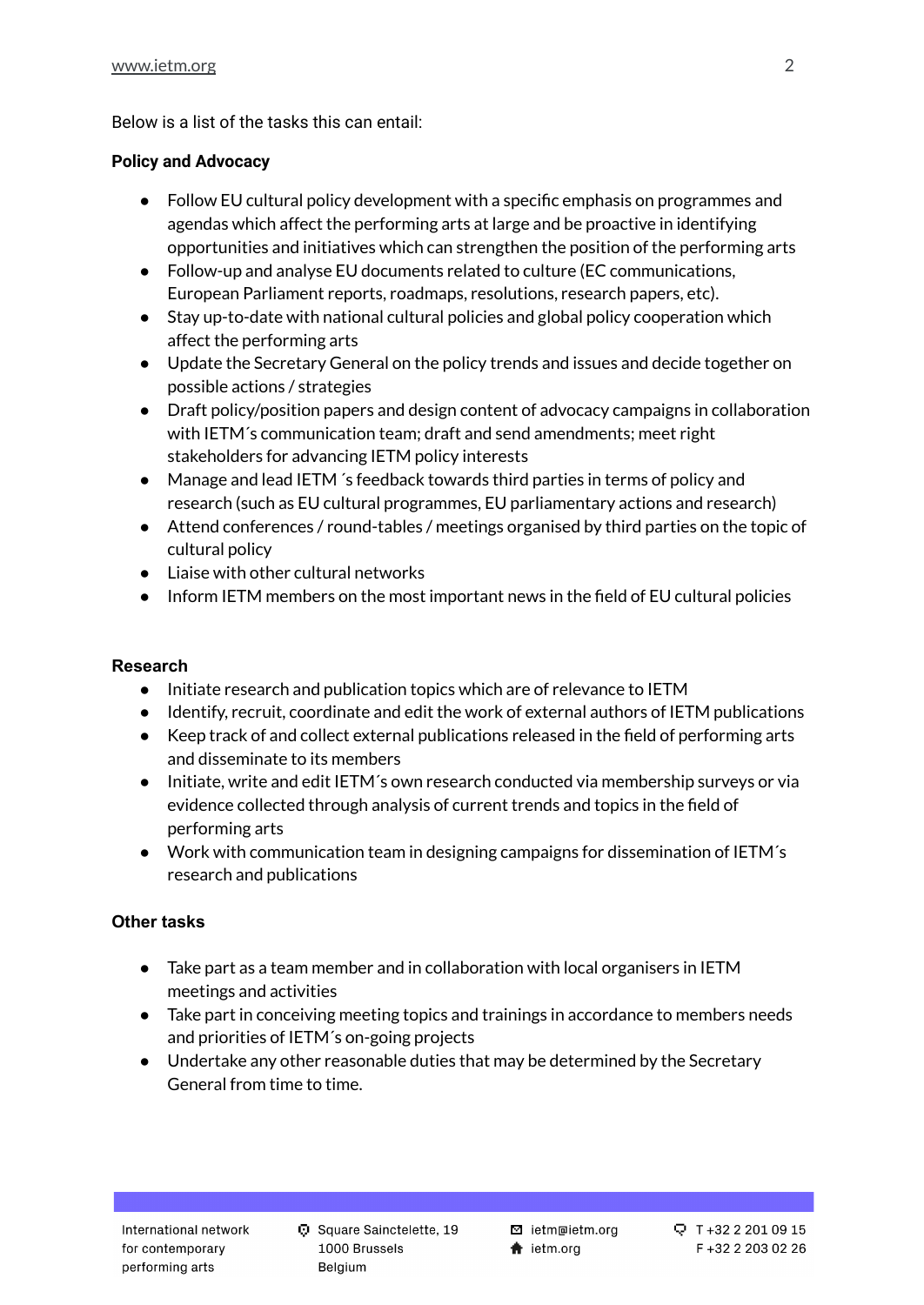## **Whom are we looking for?**

IETM is committed to diversity, equity, and inclusion, and welcomes applicants from all backgrounds. This position is for you if:

- You have a master's degree in a relevant subject and a deep knowledge of European cultural policy work
- You have minimum five years of experience of working in advocacy and research related work in the field of cultural policies
- You have a good knowledge of EU policies, institutional processes and frameworks
- You have an excellent knowledge of English
- You have a curiosity for and interest in the performing arts. Prior experience in working for the performing arts is a strong asset.
- You have an analytical mind and a keen sense of our network´s potential, how to further our agenda and translate complex ideas into strong messages.
- You have a progressive outlook towards finding the best solutions. You enjoy what you do and know how to inspire others: both internally and externally.
- You enjoy working at a strategic level, but you also do not mind dealing with small details and practical everyday tasks.
- You relate to the values of openness, flexibility, inclusiveness, fairness and curiosity.
- You are a good listener, critical thinker with a healthy dose of assertiveness.
- You want to work for an international cultural organisation.

## **What do we offer?**

- This is a full time position (38h per week), located in Brussels, Belgium. We offer flexibility between home/remote work and in house work. The IETM team meets regularly at the IETM office and regular presence at the office is required. Due to renovation of our office space at the KAAI theatre IETM will be temporarily relocating to Ru Gallait 76 1030 Schaerbeek in August 2022.
- The wage is based on the Flemish salary scales for the [performing](https://wp.assets.sh/uploads/sites/6023/2020/06/Baremas-podiumkunsten-4m-vanaf-juni-2022.pdf) arts sector (CAO PC 304) Scale A.
- The contract offered is an unlimited contract.
- Luncheon vouchers (7 euros per day worked) and a monthly contribution towards use of public transportation.
- The Manager is expected to work Monday through Friday (core working hours between 09:30 and 17:30). They normally will not be asked to work longer than 38 hours per week. Hours can be flexible to suit the employee – however, they will not

**D** Square Sainctelette, 19 1000 Brussels Belgium

**⊠** ietm@ietm.org  $\bigstar$  ietm.org